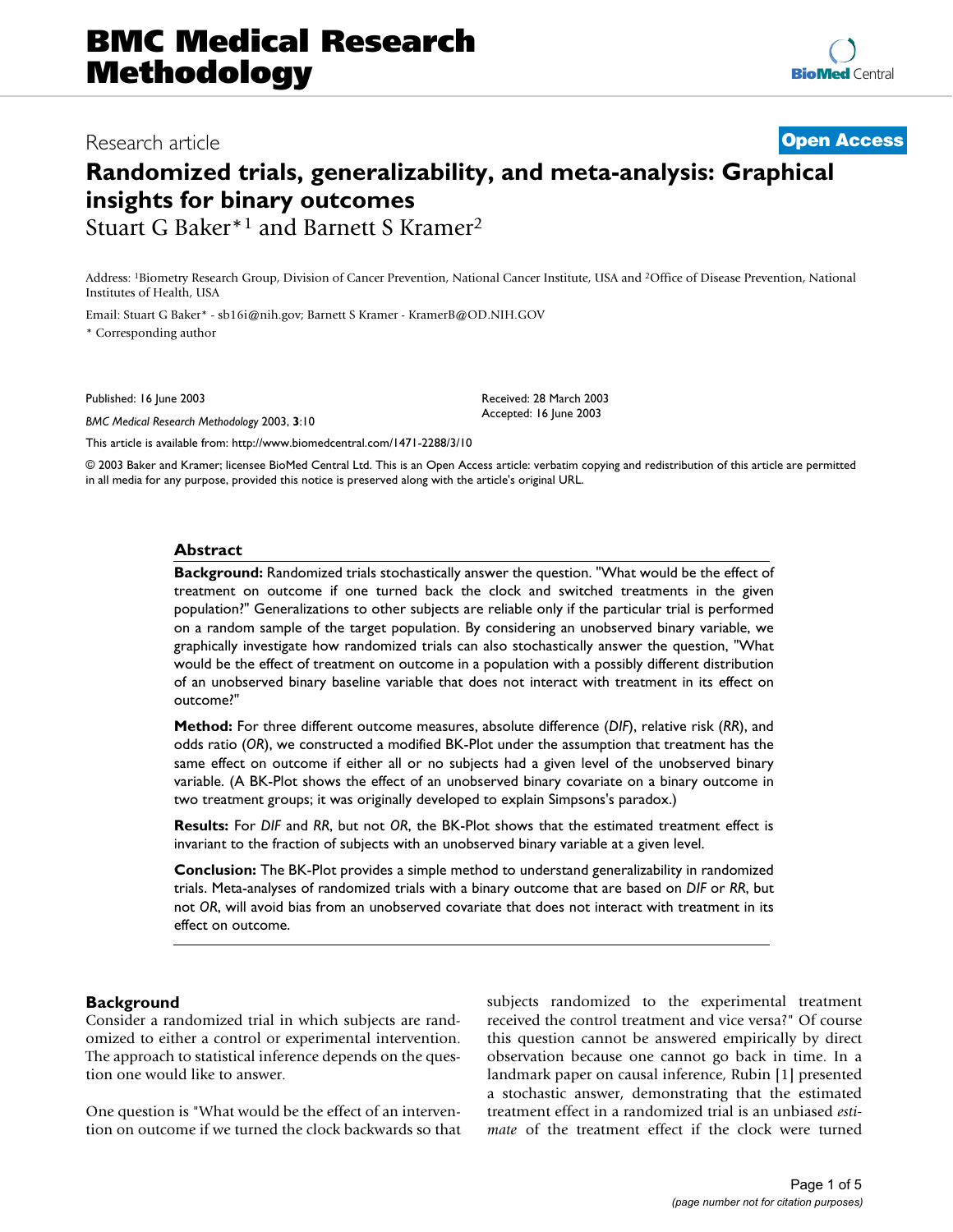backwards and the treatments were reversed. Rubin [1] noted that estimates are generalizable to a target population if the subjects in the study are a random sample from the target population. (See [2] and [3] for additional discussions of the Rubin causal model including the requirement that the effect of treatment on one subject is independent of the effect of treatment on another subject.)

A broader question is "What is the effect of intervention in a different population that is not a random sample from the target population?" This question cannot be answered empirically. (In fact, if it were required for valid generalization of results, it would present a serious limitation of the scientific method in medical decision making.) In the most general situation in which the treatment effect varies by population, the question is also unanswerable stochastically. However a restricted version of this question can be answered stochastistically. Our starting point is to postulate an unobserved baseline binary random variable. Unobserved baseline variables have often been considered in discussing randomization. According to Meier [4] "...the role of randomization is to distribute the effects of baseline variables, both measured ones and those not observed, in such a way that the statistical analysis makes due allowance for them. It is precisely when there are hidden variables which may be influential that randomization is most important." To make progress we assume no interactive effect on probability of outcome between the unobserved binary variable and treatment. This assumption lies at the core of our ability to generalize results of clinical trials to populations other than those from whom the original sample in the trial was drawn. For some hypothetical situations where the non-interaction assumption for an unmeasured variable would be violated, see [5].

Using the above framework, we address the following question, "What is the effect of intervention in a population in which a different fraction have an unobserved binary variable that does not interact with treatment in its effect on outcome?" We investigate this question for three common outcome measures, absolute difference (*DIF*), relative risk (*RR*), and odds ratio (*OR*).

In related work, Gail et al [5] estimated the bias when one fits a model without an unobserved variable to data generated from a randomized trial with an unobserved variable that does not interact with treatment in its effect on outcome. For binary outcomes they found no bias with *DIF* and *RR* but a bias with *OR*. However their complex formulas provide little insight to the general health professional and do not directly address our question related to generalizability. In other related work, Anderson et al [6] also showed no bias with linear and exponential (i.e. multiplicative) models in the presence of an unobserved variable. Although Anderson et al [6] presented a plot, related to the BK-Plot, showing the effect of a continuous unobserved variable, they did not relate the plot to generalizabilty.

## **Methods**

We start with a standard BK-Plot (Figure [1,](#page-2-0) left side) based on hypothetical scenarios. The BK-Plot was originally developed as a graphical approach to explain Simpson's Paradox [7,8] and extended to other problems [9]. The horizontal axis is the fraction of subjects with the unobserved baseline variable at a given level. The vertical axis is the probability of outcome, such as treatment success. The plotted lines indicate the probability of outcome as a function of the unobserved binary variable. One line corresponds to subjects randomized to the control group, and the other line corresponds to subjects randomized to the treatment group.

We consider three common outcomes measures: the absolute difference in probability of outcome (*DIF*), the relative risk (*RR*), and the odds ratio (*OR*). Absolute difference is derived from an additive model on the original scale; relative risk is derived from a multiplicative model on the original scale as plotted here (or an additive model on a logarithmic scale); odds ratio can be plotted on the original scale as done here, but is often derived from an additive model on a logistic scale.

For each outcome measure we present a BK-Plot under the assumption of no-interaction between treatment and the two levels of the unobserved binary variable in their effect on the outcome measure. In other words, to fulfill the condition of no interaction between the treatment and the unobserved binary variable, the outcome measure comparing treatment groups, whether *DIF, RR* or *OR*, has the same value at the leftmost and rightmost points on the horizontal axis. As the fraction of subjects with a given level of the binary variable varies from 0 to 1, the BK-Plot traces a linear combination of the outcome measure from the leftmost to the rightmost points (Figure [1,](#page-2-0) left side).

To investigate how the outcome measure changes as the proportion of subjects with a given level of the unobserved binary variable varies from 0 to 1, we present a modified BK Plot (Figure [1](#page-2-0), right side), in which the outcome measure is plotted against the fraction with the unobserved binary variable. Because we assumed no interactive effect on the outcome measure between the unobserved binary variable and treatment, the leftmost and rightmost points of the plots on the right side of the Figure are constrained to be equal.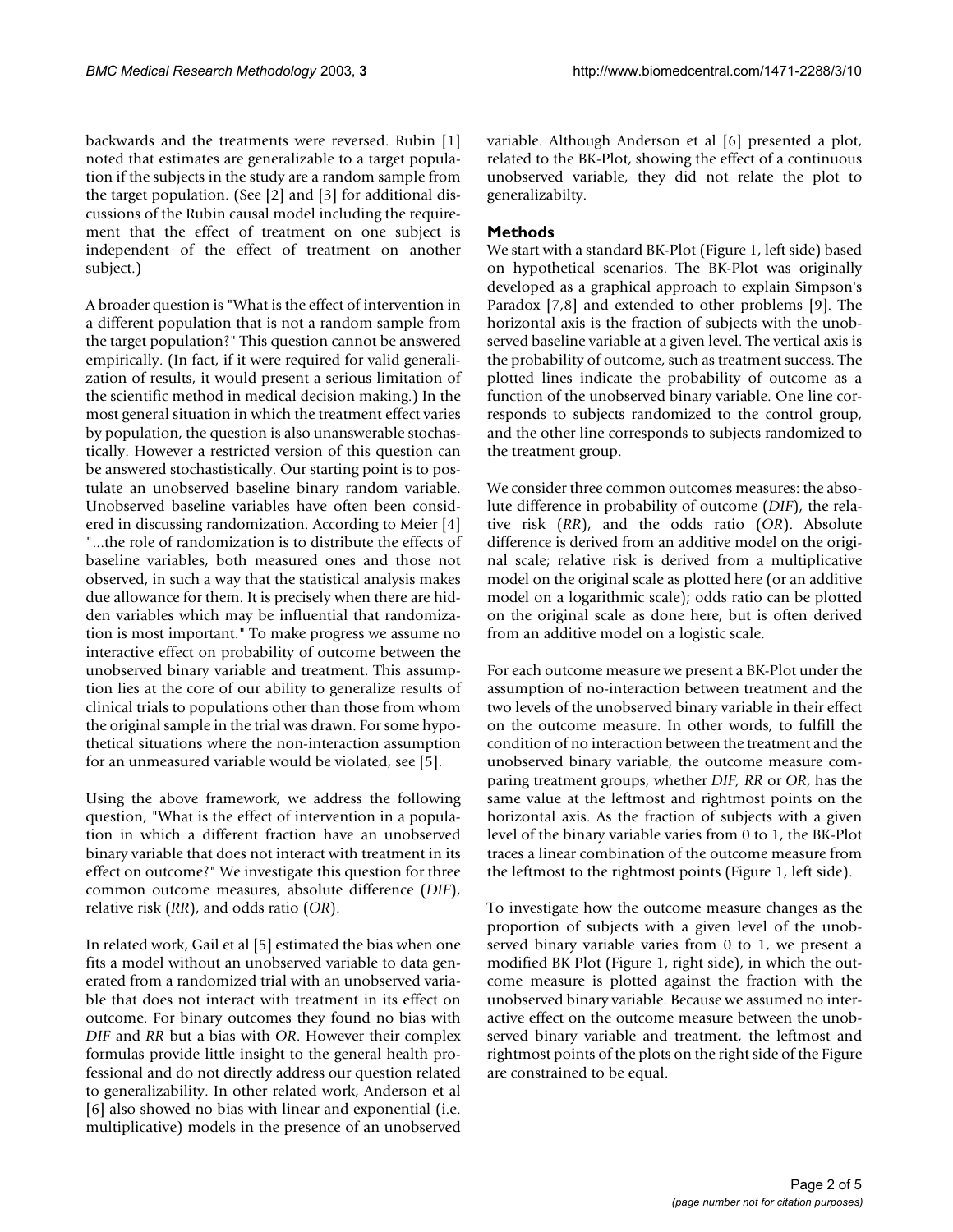<span id="page-2-0"></span>

#### **Figure 1**

The left side represents a standard BK-Plot, where the diagonal lines correspond to the probabilities of outcome in two randomization groups as a function of the fraction of subjects with the unobserved binary variable. The right side depicts a modified BK-Plot, where the outcome measure is plotted as a function of the fraction of subjects with the unobserved binary variable. We assume no interaction between the unobserved binary variable and treatment effect on the probability of outcome. Graphically, this means that we created BK-Plots so that the outcome measure has the same value at the leftmost and rightmost points. *DIF* = absolute difference; *RR* = relative risk; *OR* = odds ratio.

#### **Results**

Based on Figure [1](#page-2-0), for *DIF* and *RR*, but not *OR* the outcome measure was constant as the fraction of subjects with a given level varied from 0 to 1. Although the graphic is insightful, for the interested reader we provide the following algebraic derivation of these results. Suppose the randomization groups are labeled *z* = treatment *A* or treatment *B*. Let  $x = 0$  or 1 denote the two levels of the unobserved binary variable. Let *p* denote the proportion of subjects with the unobserved binary variable at *x* = 1. Let  $g_z(p)$  denote the probability of outcome in randomization

group *z* when a fraction *p* have the unobserved variable at level  $x = 1$ . Let  $f_{xz}$  denote the probability of outcome in randomization group *z* when all subjects are at level *x* of the unobserved variable. (This represents the rightmost point of the horizontal axis in Figure [1](#page-2-0) when *x* = 1). The marginal probabilities, i.e. the probabilities of outcome when a fraction *p* have the unobserved variable at level *x*  $= 1$ , are

$$
g_A(p) = f_{0A}(1 - p) + f_{1A}p
$$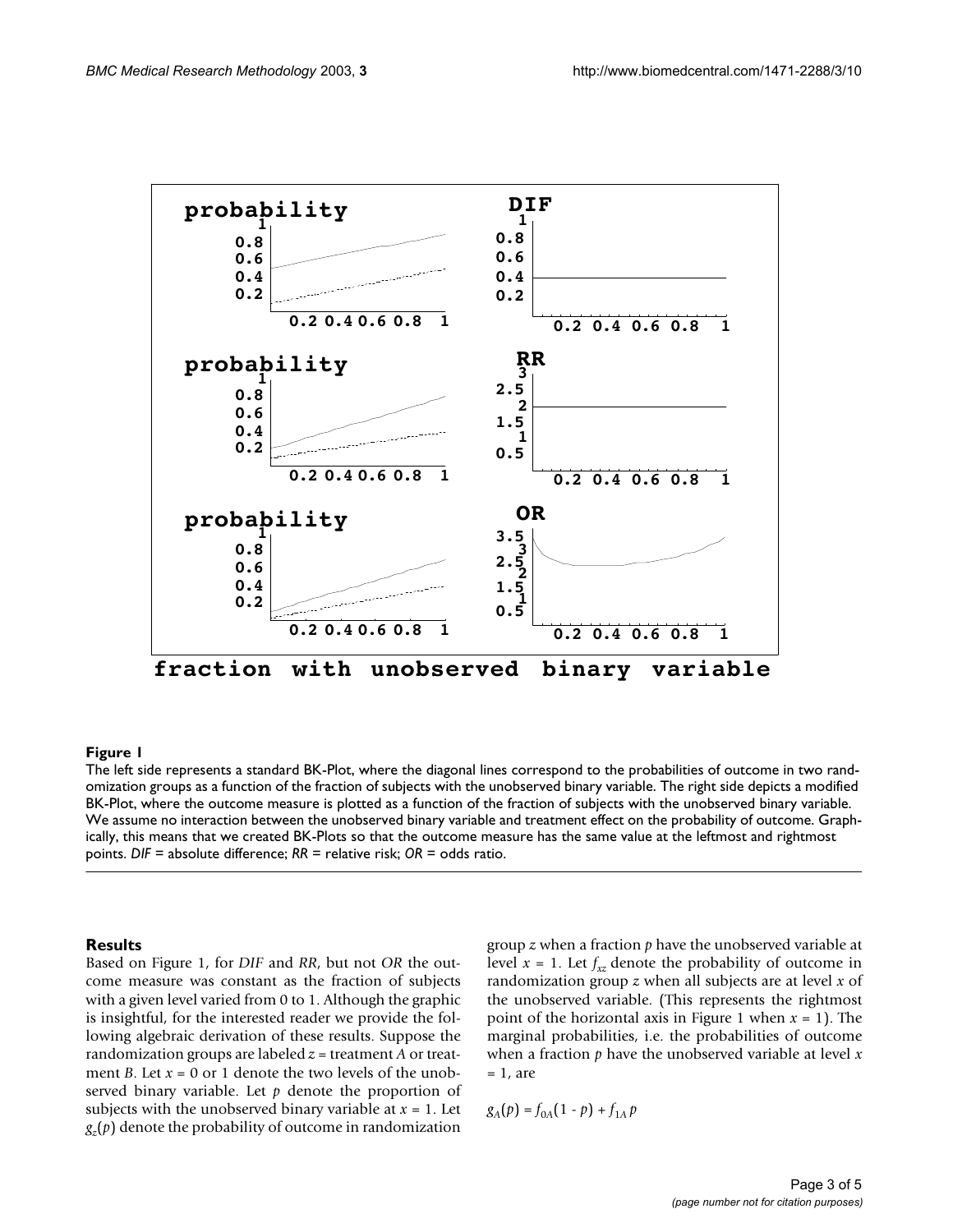$g_B(p) = f_{0B}(1 - p) + f_{1B} p$ .

For an additive model, the outcome measure is the absolute difference,  $f_{xA}$  -  $f_{xB}$ . Under the assumption of no interaction between treatment effect and the unobserved binary variable,  $f_{xA}$  -  $f_{xB}$  = *DIF* for  $x = 0$ , 1. This implies a constant difference in marginal probabilities, namely  $g_A(p)$  -  $g_B(p)$  = *DIF*, which holds for all values of *p*.

For a multiplicative model, the outcome measure is the relative risk,  $f_{xA}/f_{xB}$ . Under the assumption of no interaction between treatment effect and the unobserved binary variable,  $f_{xA}/f_{xB} = RR$  for  $x = 0$ , 1. This implies a constant ratio of marginal probabilities, namely,  $g_A(p)/g_B(p)$  - RR, which holds for all values of *p*.

The results differ when the outcome measure is the odds ratio,  $f_{xA}$  (1 -  $f_{xB}$ )/( $f_{xB}$  (1 -  $f_{xA}$ )). Under the assumption of no interaction between treatment effect and the unobserved binary variable,  $f_{xA}$   $(1 - f_{xB})/(f_{xB} (1 - f_{xA}))$  - *OR* for  $x = 0, 1$ . However, this does *not* imply that  $g_A(p)$  (1 -  $g_B(p)/(g_B(p))$  $(1 - g_A(p)) = OR$  for all p. In the Appendix we present a calculation to quantify the possible bias from using *OR* in a particular trial.

#### **Discussion**

There is a large literature discussing the relative merits of using *RR*, *DIF*, and *OR* as outcome measures [10]-[14]. Our results concerning generalizability of *DIF* and *RR*, but not *OR*, in the presence of an unobserved binary covariate with no interaction, add important new information to this discussion.

Because the analyst must weight all the issues, we think it is helpful to present our perspective on some of the other factors that affect the choice of outcome measure. We believe the outcome measure should reflect the underlying model if it is known. Also we agree that one should consider how well the model of constant *RR, DIF, OR* fits the data [10].

It is sometimes argued that *DIF* and *RR* should *not* be used because extrapolated estimates might violate the constraints that 0 <*DIF* < 1 and *RR* > 0 [10]. (For example, suppose that in 9 trials the probability of outcome in the control group is .1 and the probability of outcome in the intervention group is .6. so *DIF* = .5. Also suppose that in 1 additional trial, the probability of outcome in the control group is .65 and the probability of outcome in the intervention group is .95 so *DIF* = .3. If all trials are equal size, a weighted estimate of *DIF* with weights inversely proportional to the variance yields *DIFavg* = .47. The estimated probability of outcome in the last trial would then be .65 +  $DIF_{avg}$  = 1.12, which violates the constraint on *DIF*.) In contrast to many other investigators we are not

concerned with this extrapolation problem. In many meta-analyses the extrapolated estimates will not violate the constraints. If an extrapolated estimate violates a constraint, it could be a valuable indication that the model is inappropriate when applied to all the studies. If the constraint is violated only slightly, it might be sensible to fit a model that constrains *DIF* and *RR* to lie in valid ranges [11].

Sometimes it is argued that *RR* should not be used because its value changes if the labels of the binary outcome are reversed [10]. In particular, if *RR* is constant with one set of labels it is typically not constant if the labels are reversed. However, because the labels have an important meaning (e.g. survive or die), we are not concerned that *RR* changes with label reversal. In contrast, in latent class models, the class labels are arbitrary, so it is helpful to check the computations by verifying that the results are the same if the labels are reversed. A more serious criticism of *RR* is sensitivity to small counts [12]. We agree with this criticism and do not recommend using *RR* with small counts in one group.

We agree with much of the literature that, in terms of interpretation, *RR* and *DIF* are preferable to *OR*. According to Sackett et al [14] "because very few clinicians are facile at dealing with odds and relative odds, ORs are not useful in their original form at the beside or examining room". Walter [10] writes, "The OR is undeniably the most difficult measure to intuit, so it likely to be less useful than RD [*DIF*] or RR for communicating risk"

Besides the choice of outcome measure, other factors affect the appropriateness of combining results from randomized trials and should be considered by the analyst. One factor is the variation in all-or-none compliance among trials. To reduce the variation from this factor, one can fit a model based on inherent compliance (i.e., with baseline subgroups "always-takers", "compliers", and "never-takers") [15,16]. These models have been applied to meta-analyses involving *DIF* as an outcome [17,18]. Related models for *RR* [19,20] could be used for metaanalyses involving *RR*. Our graphic supporting the use of *DIF* and *RR* would directly apply to "compliers", who are the subgroup of interest in these models for all-or-none compliance.

Another factor affecting the combination of results from randomized trials is the variation in treatment (e.g. variation in doses or levels of ancillary care). Despite the theoretical results in this paper, a large empirical study comparing the use of *RR* and *OR* in meta-analyses found little difference in heterogeneity when using *RR* and *OR* [21]. A likely explanation is that the impact of variations in treatment was larger than the bias from using *OR*.